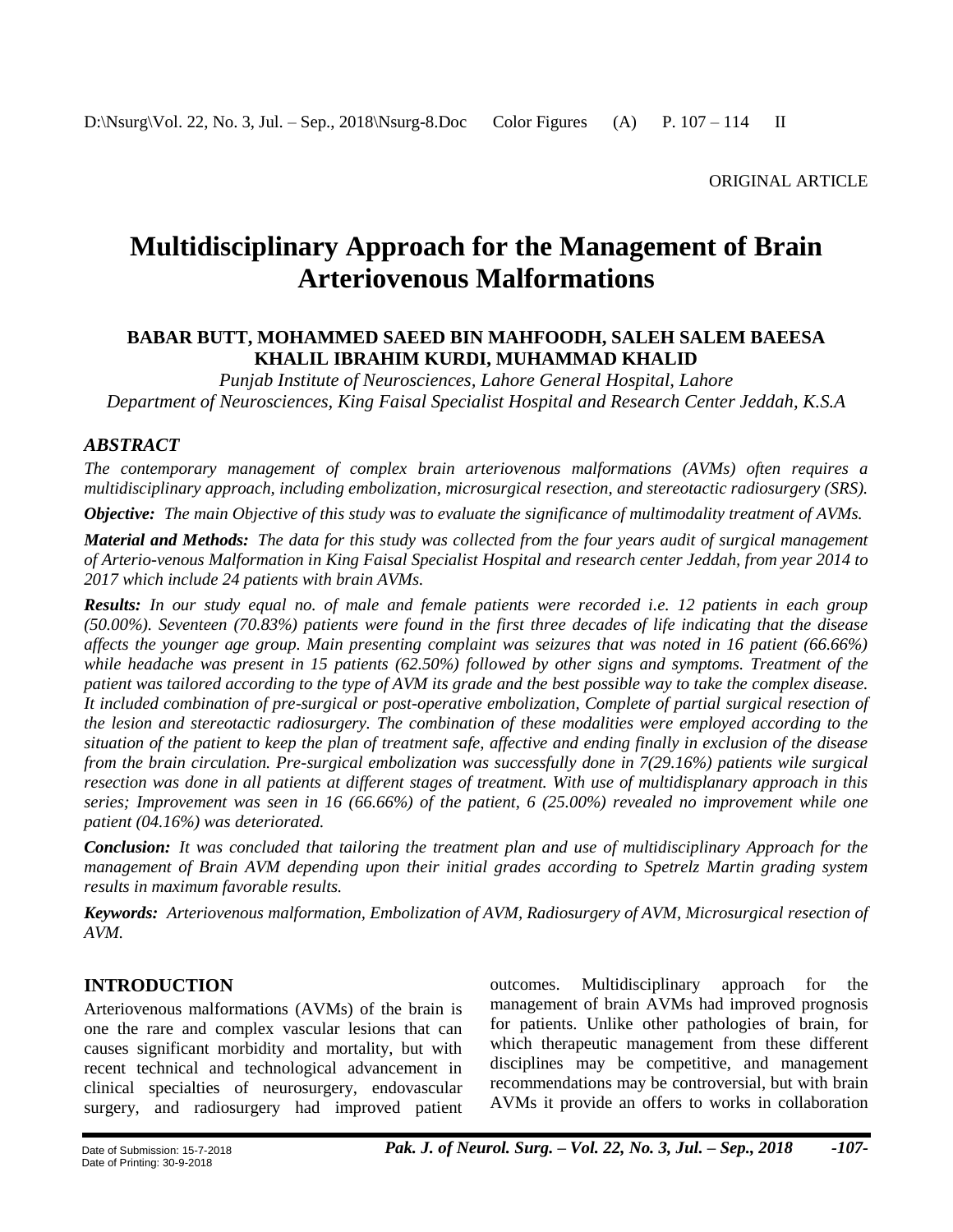with these clinical specialists ad propose integrated treatment strategies.

Cerebral AVMs are mainly considered as the disease of relatively younger age group affecting the initial four decades of life. The typical presentation of AVM include hemorrhage, seizures, neurological deficits, or headaches.<sup>1</sup> intracranial AVMs have an annual hemorrhage rate of 1 to 4% and a rehemorrhage rate of 6 to 18% in the year after first episode of hemorrhage.. The morbidity and mortality rates associated with AVM rupture are as high as 53 to 81% and 10 to 18%, respectively. $1.4$ 

Spetlerz – Martin grading system is usually used to access the possible layout of treatment plan that may be either sole or combination of three modalities i.e. microsurgical resection, embolization and stereotactic radiosurgery. Preoperative embolization can be considered for high-grade AVMs, or as a targeted treatment for portions of the AVM difficult to deal with at surgery. Similarly SRS is alone a feasible option when the size of AVM is smaller than 2cm and located in deep and eloquent areas. Microsurgical resection is the best option mainly in Grade I and II AVMs where they can excised completely with producing any new neurological deficit but in complex AVM it is always helpful to reduce the circulation with pre-operative embolization then excise the nidus to the maximum extant and still left over portion can be subjected to SRS. The main goal behind all this exercise is to stay safe and treat the complex disease using the collective wisdom of Surgeon, Radiologist and Interventional Radiologist. This presents a artistic and strong combination of three disciplines focusing on the common target and eliminating the disease in more effective and safe manner. Multidisiplanary approach was individualized while considering the sum of procedural risks of each treatment.<sup>5</sup>

## **MATERIAL AND METHODS**

Clinical data was obtained from the four years audit (2014-2017) of surgical management of Arteriovenous Malformation in King Faisal Specialist Hospital and research center Jeddah, All the patients suffering from this disease were analyzed. The patient treated conservatively were excluded from study and all those were included where microsurgical resection was done with or without combination of pre or post operative embolization and Steriotactic radiosurgery. A total of 24 patients with brain AVMs were recorded in 4 years that fulfilled our criteria. Demographics,

pre-operative Sign/symptoms, characteristics of AVMs and their grading was done using Spletzler-Martin Classification, investigation, treatment modalities, post-op outcomes were studied and statistically analyzed. At the end of study we concluded the strategy that was the best in our opinion and which we are following in our institution for the management of Complex Brain AVMs.

# **RESULTS**

Between 2014 and 2017, 24 patients were included in the study that fulfilled the inclusion criteria. The Gender distribution was equal in our series we recorded 12 (50.00%) patients each in both male and female group and with ratio of 1:1 (Graph 1).



**Graph 1:** *Gender Distribution of Series.*

In age distribution the maximum cases were found in the first three decade of life and the no. remained 17 (70.83%) with mean age 23 years. Eight cases  $(33.33%)$  were in their  $2<sup>nd</sup>$  decay of life which indicates the affiliation of disease to the younger age groups. The age diversity in our series can be seen in (Table 1).

**Table 1:** *The age diversity in our series can be seen in.*

| <b>Age in Years</b> | <b>No. of Cases</b> | <b>Percentage</b> |
|---------------------|---------------------|-------------------|
| $0 - 10$            | 3                   | 12.5%             |
| $11 - 20$           | 8                   | 33.3%             |
| $21 - 30$           | 6                   | 25%               |
| $31 - 40$           | 3                   | 12.5%             |
| $41 - 50$           | 3                   | 12.5%             |
| $51 - 60$           |                     | $0\%$             |
| $61 - 70$           |                     | 4.16%             |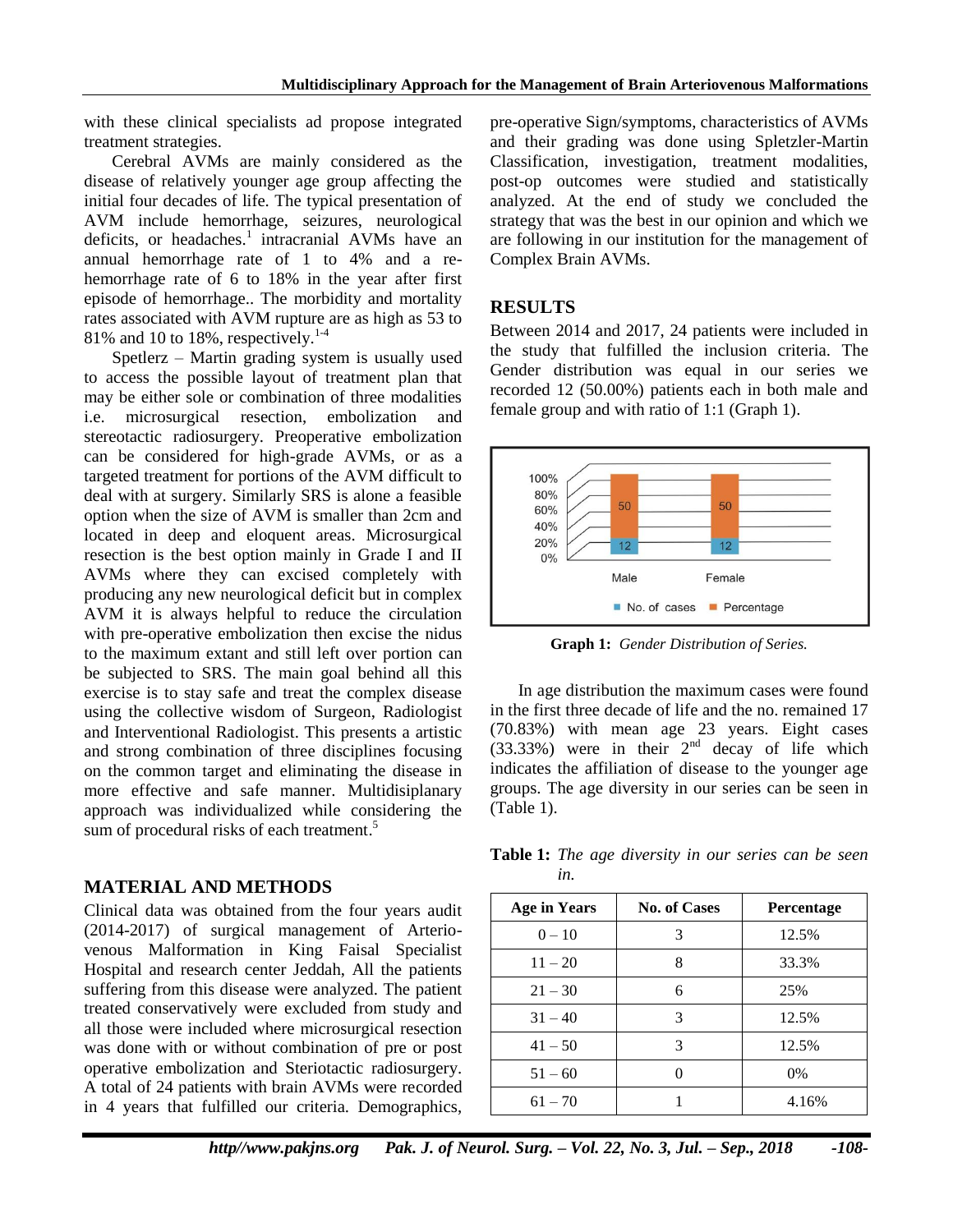Initial evaluation of the patients were done with history and complete physical examination and the most common presentation found was seizures, which were noted in 16 patients (66.67%) of cases. These Seizures were either focal or generalized or starting initially as focal and then secondarily generalizing hence giving a possible prediction of the site of origin.<sup>9</sup> Other most notable presentations was headaches seen in 15 cases (62.00%). In 8 (33.33%) cases focal neurological deficit was present while vomiting was present in 3 cases (12.00%). other sign/symptoms include memory disturbance, visual deterioration, motor aphasia, facial palsy, loss of consciousness, neck stiffness, and sphincter loss. The detailed account of clinical presentation is summarized in Table 2.

**Table 2:** *Clinical Presentation of the patients.*

| Symptom/Sign          | N <sub>0</sub> | <b>Percentage</b> |
|-----------------------|----------------|-------------------|
| Headache              | 15             | 62.5%             |
| Vomiting              | 3              | 12.5%             |
| Neurological deficit  | 8              | 33.33%            |
| <b>Seizures</b>       | 16             | 66.67%            |
| Miscellaneous         | 10             |                   |
| Memory disturbance    | 2              |                   |
| Visual deterioration  |                |                   |
| Motor Aphasia         | 2              |                   |
| Facial palsy          |                |                   |
| Loss of Consciousness | 2              |                   |
| Neck stiffness        |                |                   |
| Sphincter Loss        |                |                   |

In our series 7 (29.16%) cases were present with rupture and 17 (70.83%) cases were diagnosed as unruptured. In ruptured cases maximum cases i-e 6 (85.70%) out of 7 presented with Intracerebral Haematoma while one (14.20%) presented with SDH. Non of the ruptured case presented with Brain stem bleed of Sub arachnoid Haemorrhage (Table 3).

|  | Table 3: Radiological Presentation. |  |
|--|-------------------------------------|--|
|--|-------------------------------------|--|

| <b>Ruptured</b>     | $7(29.16\%)$ | Un-rupture 17 (70.83%) |
|---------------------|--------------|------------------------|
| <b>ICH</b>          | 6(85.7%)     |                        |
| <b>SDH</b>          | $1(14.2\%)$  |                        |
| <b>SAH</b>          | $($ $)($     |                        |
| Brain Stem bleed 00 |              |                        |

The diagnostic tools used for final intervention were Cerebral 4 vessels angiogram, MRI with MRA and MRV and CT angiogram. These were employed either in isolated form or where required in combination of more than one investigation to get maximum information before any intervention. Breakdown of definitive investigation in our series can be seen in Table 4.

**Table 4:** *Definitive Investigations Used in Series.*

| <b>CT</b> Angiogram | <b>MRI/MRA/MRV</b> | Angiography<br><b>Cerebral</b> |
|---------------------|--------------------|--------------------------------|
| 11 (45.83%)         | 18 (75.00%)        | 14 (58.33%)                    |

Grading of the patient was done using the famous Spetzler-Martin grading system. It was found in our series that 20 cases (83.33%) were in good grades on arrival while there were 3 cases (12.50%) in Grade III while only one case (04.16%) was categorized in Grade IV. No patient was classified as Grade V. This can be seen in Table 5 and Graph 2.



**Graph 2:** *Grading of cases according to Spetlerz-Martin Scale.*

**Table 5:** *Grading of cases according to Spetlerz-Martin Scale.*

| <b>Spetlerz- Martin Scale</b> | <b>No. of Cases</b> | <b>Percentage</b> |
|-------------------------------|---------------------|-------------------|
|                               | 12                  | 50.00%            |
|                               |                     | 33.33%            |
|                               |                     | 12.50%            |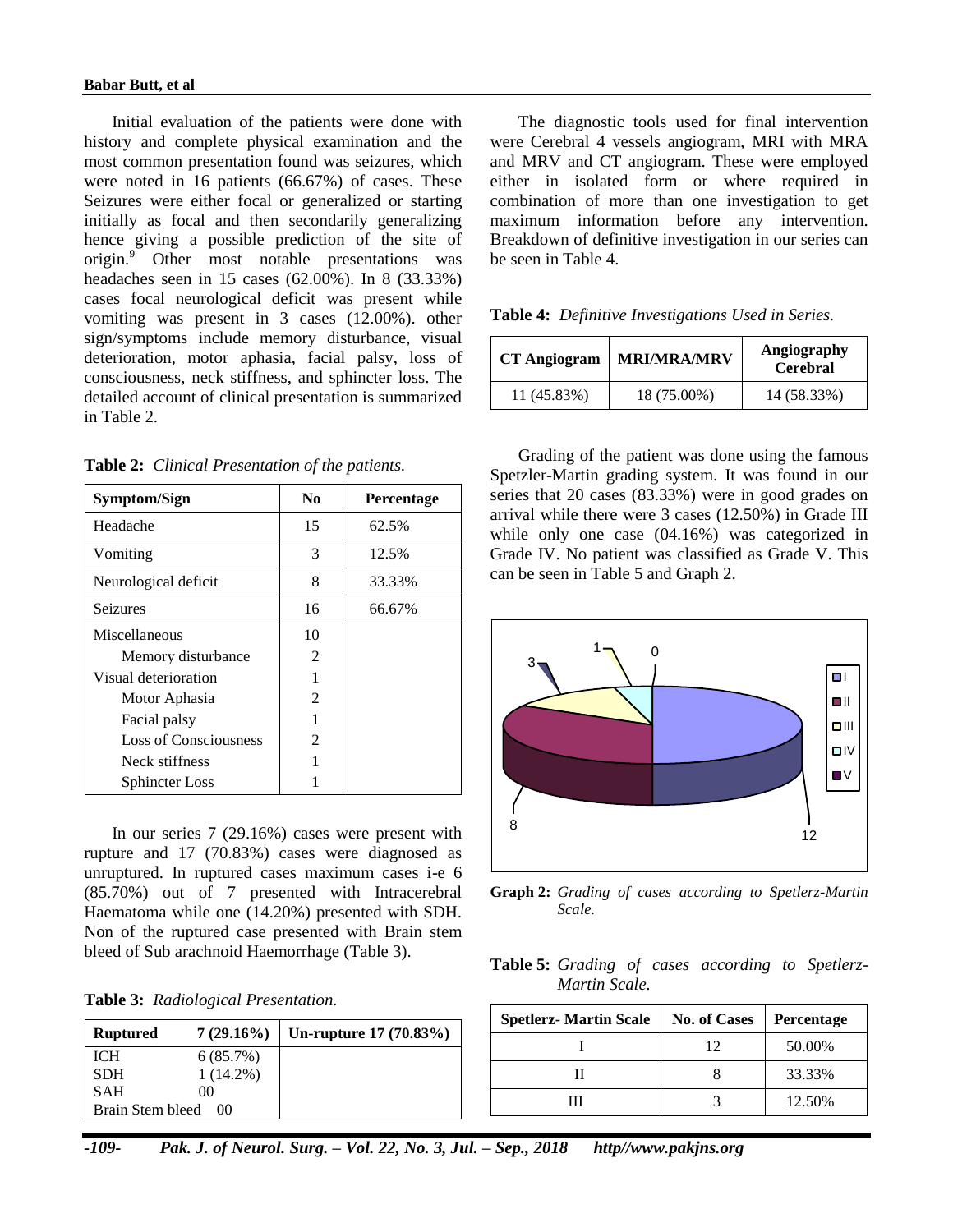#### **Multidisciplinary Approach for the Management of Brain Arteriovenous Malformations**

| <b>TT</b> | 4.16% |
|-----------|-------|
|           | 0%    |

In our series 10 (41.65%) cases underwent preoperative embolization. In 1 (4.16%) case the procedure was end in failure and in another 2 (08.33%) cases it was complicated with haemorrhage. All the patients underwent microsurgical excision and during surgery the surgical haemorrhage was carefully assessed and it was found that in 21 cases (87.50% ) it was  $<$  500 ml and in 3 cases (12.5%) haemorrage was more > 500 ml. Post operative excision was confirmed with help CT angiogram, MRI, MRA, MRV and Cerebral Angiogram. Graph no. 3. Complete excision was confirmed in 22 cases (91.66%) while partial excision was noted in 2 cases (8.33%) Graph 4. One of these cases with partial excision was re-explored and



**Graph 3:** *Post- operative Investigations.*



**Graph 4:** *Results of Microsurgical excision of AVMs.*

remaining part is excised while the other one was sent for SRS.

Glassgow outcome scale was used to see the outcome of patients at the end of two weeks of surgery. And we found that clinical improvement in 16 cases (66.67%), No obvious chage from pre-operative status in 6 cases (25.00%) and one patient further deteriorated (4.16%) after surgery. This is summarized in Graph 5.



**Graph 5:** *Surgical outcome evaluation after 2 weeks of final stage treatment using Glasgow Outcome Scale.*



**Graph 5:** *A Case from Our Series.*

# **DISCUSSION**

Intracranial AVMs patients are mostly diagnosed before they reached the age of 40, thus it is seldom occur in elderly patients.<sup>11</sup> 29.16% of AVMs ruptured resulted in intracranial hemorrhage and subdural hematoma while 70% AVMs were diagnosed earlier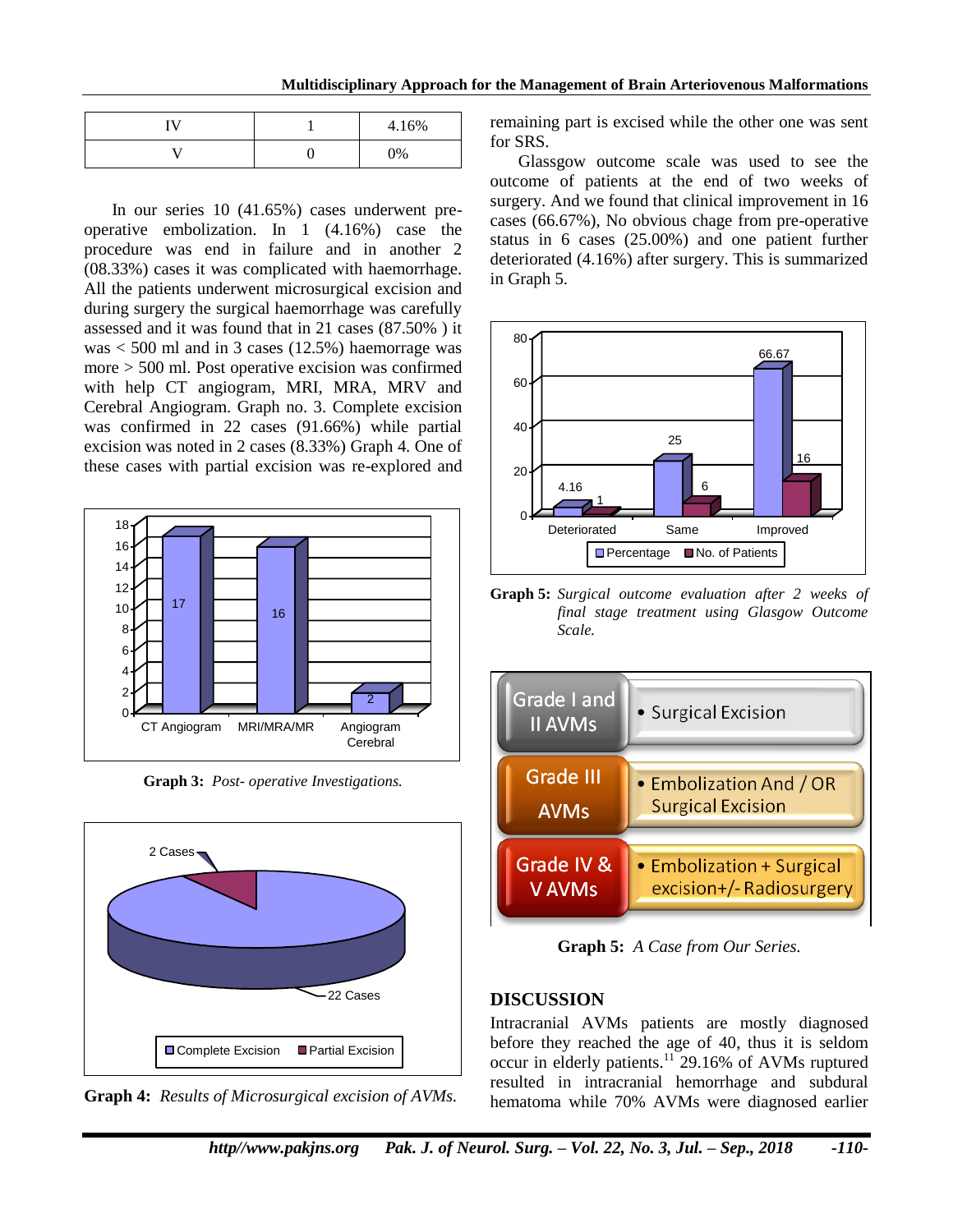#### **Babar Butt, et al**

before they were ruptured by clinical and radiological assessment. Most commonly intracerebral hemorrhage occurs, but subarachnoid hemorrhage and intraventricular hemorrhage are also seen as well. Severe vasospasm from AVM-related hemorrhage usually don't occur, but it can occasionally reported.<sup>12</sup> Vascular malformation–related steal phenomena by altering the perfusion of the tissue at the site of the



(a) A 7 year old male diagnosed with a complex and huge AVM involving Temporoparietooccipital region, 2010.



(b) *Pre-operative Embolization, 2011.*



*(c) Excision of the temporoparietal portion of AVM. Patient developed Hydrocephalus and Insertion of VP Shunt, 2011.*

AVM, causing the focal neurological deficits are rarely reported.<sup>10</sup> Intracranial AVMs are mostly diagnosed with of diagnostic radiological studies.



*(d) Residual AVM in Occipital area for which SRS was done and complete resolution of AVM was seen after, 2012 and Complete oblitration, 2013.*

**Image 1 (a, b, c, d)**: *A perfect example of Multidisciplinary Approach to AVM.*

Computed tomography (CT) without contrast although had low sensitivity, but calcification and hyper densities are noted but enhancement of the lesion can be achieved by administration of contrast.<sup>13</sup> Magnetic resonance imaging (MRI), shows an inhomogeneous signal void on T1- and T2-weighted sequences, commonly with hemosiderin depicting prior hemorrhage.<sup>14-15</sup> Magnetic resonance angiography is noninvasive imagining technique which provide some information but without detailing factors such as presence of intra-nidal or feeding artery aneurysms, comprehensive data on venous drainage patterns, or subtle  $AVM$  nidus characterization.<sup>9</sup> Cerebral angiography is considered as "gold standard" imagining study for defining feeders, nidus and draining veins of the AVM. Spetzler-Martin Grade (SMG) scale is commonly used for grading brain AVMs.<sup>6</sup> Points are assigned depending upon the size of nidus, its venous drainage and presence within or away from the eloquent areas. Grade I and II lesions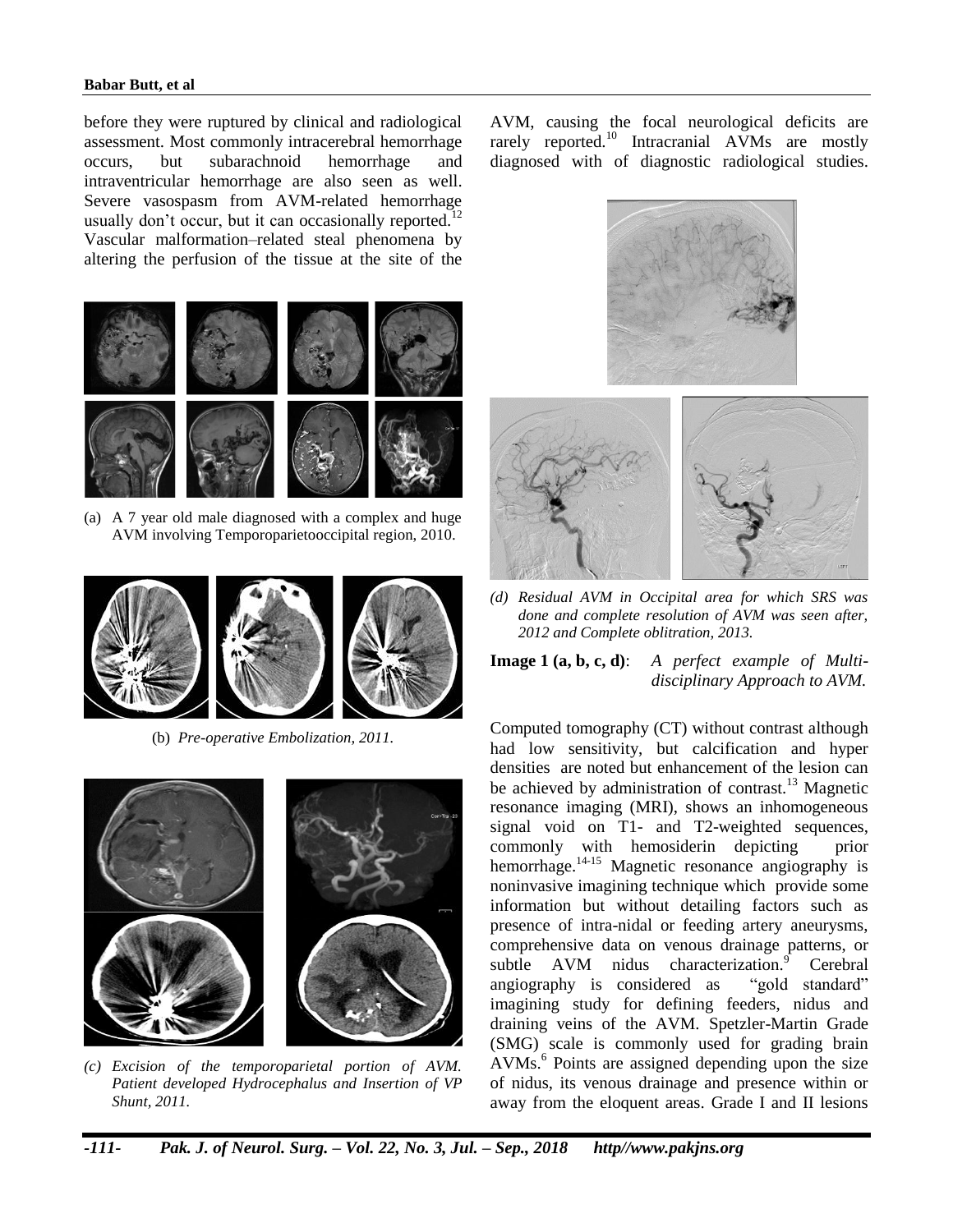are generally considered benign surgical lesions with very low incidence neurological deficits, while grade IV and V lesions are frequently reported to have significant surgically induced neurological deficits and Grade VI lesions are inoperable.<sup>7</sup>The risk of subsequent hemorrhage is increased when the brain AVM accompanied with hemorrhage or deep venous drainage or when it is associated with aneurysms, or when the lesion is deeply located.<sup>7,8</sup>

The gold-standard in brain AVM management is surgery whenever viable. The specific surgical approach along with the use of electrophysiological neuromonitoring were dependent on AVM location and the preferences of treating neurosurgeons.

Although surgical resection remains the standard for the definitive eradication of intracranial AVMs, endovascular embolization before microsurgery has enhance the safety and efficacy of AVM management and prognosis of the patient.<sup>16-17</sup> The result of preoperative embolization of AVMs has shown reduction in operation time and intraoperative bleeding, surgical complications or neurological deficients. $18$ 

The multimodalities of treatment like embolization, microsurgery, and radiosurgery combination are treated in certain types of AVMs. The first decision is between microsurgery, radiosurgery, or observation. The Spetzler-Martin grading system is an essential part of this first decision, with low-grade AVMs (Grades I, II, and III) usually considered for microsurgical resection, and high-grade AVMs (Grades IV and V) usually observed or exposed to multidisciplinary approach. Individual AVM dictate the combination of two or more modalities for the best possible treatment required for its eradication from the circulation. This may require a multistage treatment including multiple sessions of embolization, attempt to remove surgically accessible lesion and followed by Stereotactic Radiosurgery.

Amongst the low-grade AVMs are those in inaccessible locations, highly eloquent locations, and/or nonhemorrhagic presentations that have not produced any neurological deficits, and some of these lesions might be better suited to stereotactic radiosurgery. Candidates with good surgical prognosis are evaluated for embolization, if there is low associated risk and clear benefit to the surgical resection. AVMs patients that cannot be embolized due to significant risk or other clinical issues (e.g., hematoma and elevated ICP) are managed without this adjunct. AVMs deemed good radiosurgical lesions are

either small-volume niduses with a high probability of obliteration, in which case traditional single-stage radiosurgery is used, or are large niduses that require volume-staged radiosurgery. Patients with intracranial AVMs should be evaluated for associated aneurysms on feeding arteries, in the circle of Willis, and within the nidus. Aneurysms that are at least 7 mm in diameter are often treated. In addition, aneurysms that are associated with high-flow AVMs, are exposed to increased hemodynamic stress, or have a dysplastic morphology are also considered for treatment. Untreated aneurysms associated with AVMs need serial imaging monitored and if they enlarge, it should be treated immediately. After an AVM has been treated with multidisciplinary approach, angiography is used to determine whether the AVM has been obliterated. Nothing short of complete angiographic obliteration can be considered curative or protective against future hemorrhage. Patients with a residual AVM are re-entered into the algorithm to determine how best to manage the remaining nidus, and, often, AVMs that were incompletely obliterated with one modality are considered for another modality. Thus, incompletely obliterated AVMs are considered for microsurgery after previous radiosurgery, and vice versa. Sometimes, residual arteriovenous shunting after microsurgical resection represents a technical error that is addressed immediately with reoperation, particularly when venous outflow has been altered by the resection or the patient presented with rupture. Similarly, after radiosurgery, some residual AVMs remain poorly accessible surgically and are treated with an additional radiation dose. However, many of the three-modality strategies were developed when individual modalities incompletely obliterated the AVM and the management "crossed over" to other modalities.

Stereotactic radiosurgery refers to treatment method in which the entire AVM nidus is irradiated. Hypofractionated stereotactic irradiation and volumestaged radiosurgery are used for AVMs with diameter more than 3cm and volume greater then  $10 \text{cm}^3$  and generally requires more than one treatment session.

## **CONCLUSION**

AVMs challenge the neurosurgeon, and one must synthesize different option in decision to treat. A coordinated strategy must be designed to optimize the different therapeutic modalities of embolization, microsurgery, and radiosurgery. Intraoperatively, the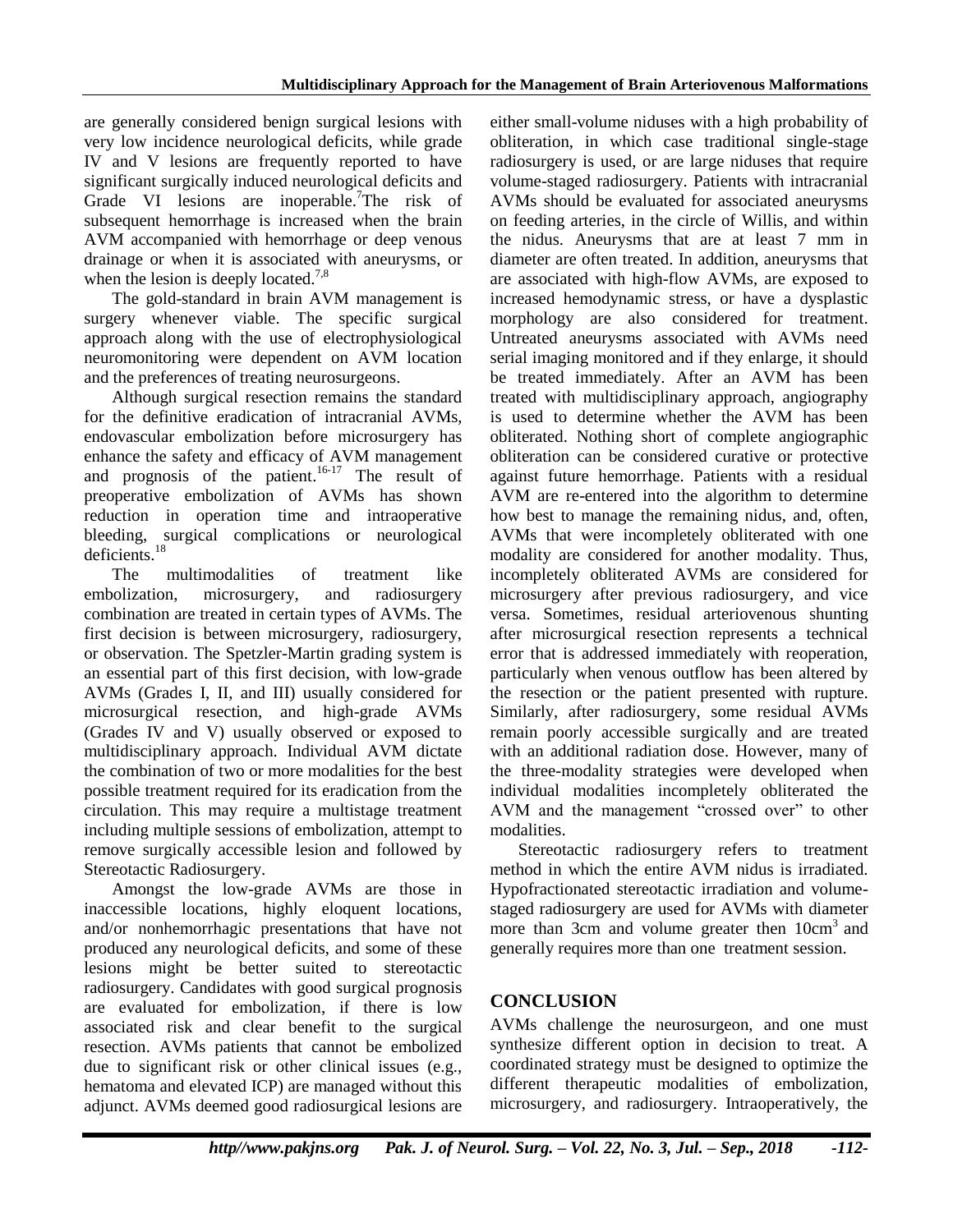technical challenges and dangers associated with AVMs are extreme. Postoperatively, there are difficult recovery and rehabilitation challenges to be met. A multidisciplinary team approach, involving neurosurgeons, neurointerventional radiologists, neurologists, neuroanesthesiologists, radiation oncologists, research scientists, and clinical nurses, is essential. Cooperative synergy at critical clinical crossroads optimizes patient outcomes, answers important clinical research questions, and leads to the development of innovative therapies for brain AVMs. Image 1 gave a summary what we are following in K.F.S.H and R.C Jeddah.

*Address for Correspondence for: Dr. Babar Butt Assistant Prof. Neurosurgery, Punjab Institute of Neurosciences, Lahore General Hospital, Lahore Email: babarnslgh@gmail.com*

#### **REFERENCES**

- 1. Fleetwood IG, Steinberg GK: Arteriovenous malformations. Lancet, 2002; 359: 863–873.
- 2. Graf CJ, Perret GE, Torner JC: Bleeding from cerebral arteriovenous malformations as part of their natural history. J Neurosurg. 1983; 58: 331–337.
- 3. Itoyama Y, Uemura S, Ushio Y, Kuratsu J, Nonaka N, Wada H, Sano Y, Fukumura A, Yoshida K, Yano T: Natural course of unoperated intracranial arteriovenous malformations: Study of 50 cases. J Neurosurg. 1989; 71: 805–809.
- 4. Mast H, Young WL, Koennecke HC, Sciacca RR, Osipov A, Pile-Spellman J, Hacein-Bey L, Duong H, Stein BM, Mohr JP: Risk of spontaneous haemorrhage after diagnosis of cerebral arteriovenous malformation. Lancet, 1997; 350: 1065–1068.
- 5. Multidisciplinary management of Arteriovenous Malformations | Request PDF. Available from: [https://www.researchgate.net/publication/324529668\\_](https://www.researchgate.net/publication/324529668_Multidisciplinary_management_of_Arteriovenous_Malformations) [Multidisciplinary\\_management\\_of\\_Arteriovenous\\_Mal](https://www.researchgate.net/publication/324529668_Multidisciplinary_management_of_Arteriovenous_Malformations) [formations](https://www.researchgate.net/publication/324529668_Multidisciplinary_management_of_Arteriovenous_Malformations) [accessed Jun 26 2018].
- 6. Spetzler RF, Martin NA. A proposed grading system for arteriovenous malformations. J Neurosurg. 1986; 65 (4): 476-483.
- 7. Stapf C, Mast H, Sciacca RR, et al. Predictors of hemorrhagein patients with untreated brain arteriovenous malformation. Neurology, 2006; 66 (9): 1350-1355.
- 8. da Costa L, Wallace MC, TerBrugge KG, O'KellyC, Willinsky RA, Tymianski M. The natural history and predictive features of hemorrhage from brain arteriovenous malformations. Stroke, 2009; 40 (1): 100-105.
- 9. Ogilvy CS, Stieg PE, Awad I, et al. Recommendations for the Management of Intracranial Arteriovenous Malformations a Statement for Healthcare Professionals From a Special Writing Group of the Stroke Council, American Stroke Association.
- 10. Brown RD, Wiebers DO, Forbes G, et al. The natural history of unruptured intracranial arteriovenous malformations. J Neurosurg. 1988; 68: 352–357. Cross Ref Pub Med Google Scholar
- 11. Brown RD, Wiebers DO, Torner JC, et al. Frequency of intracranial hemorrhage as a presenting symptom and subtype analysis: a population-based study of intracranial vascular malformations in Olmsted County, Minnesota. J Neurosurg. 1996; 85: 29–32.
- 12. Maeda K, Kurita H, Nakamura T, et al. Occurrence of severe vasospasm following intraventricular hemorrhage from an arteriovenous malformation. J Neurosurg. 1997; 87: 436–438. Pub Med Google Scholar
- 13. Kuman AJ, Fox AJ, Vinuela F, et al. Revisited old and new CT findings in unruptured larger arteriovenous malformations of the brain. J Comput Assist Tomogr*.*  1984; 8: 648–655.
- 14. Kucharczyk W, Lemme-Pleghos L, Uske A, et al. Intracranial vascular malformations: MR and CT imaging. Radiology, 1985; 56: 383–389.
- 15. Huston J, Rufenacht DA, Ehman RL, et al. Intracranial aneurysms and vascular malformations: comparison of time-of-flight and phase – contrast MR angiography. Radiology.
- 16. Ogilvy CS, Stieg PE, Awad I etal.AHA Scientific Statement: Recommendations for the management of intracranial arteriovenous malformations: a statement for healthcare professionals from a special writing group of the Stroke Council, American Stroke Association. Stroke, 2001 Jun; 32 (6): 1458-71.
- 17. Hartmann A, Mast H, Mohr JP, et al. Determinants of staged endovascular and surgical treatment outcome of brain arteriovenous malformations Stroke, 2005 Nov; 36 (11): 2431-5.
- 18. Jafar JJ, Davis AJ, Berenstein A et al. The effect of embolization with N-butyl cyanoacrylate prior to surgical resection of cerebral arteriovenous malformations. Neurosurg. 1993 Jan; 78 (1): 60-9.
- 19. Rose Du, McDermott MW, Dowd CF, et al. Neurosurgery at the Crossroads: Integrated Multidisciplinary Management of 449 Patients with Brain Arteriovenous Malformations.